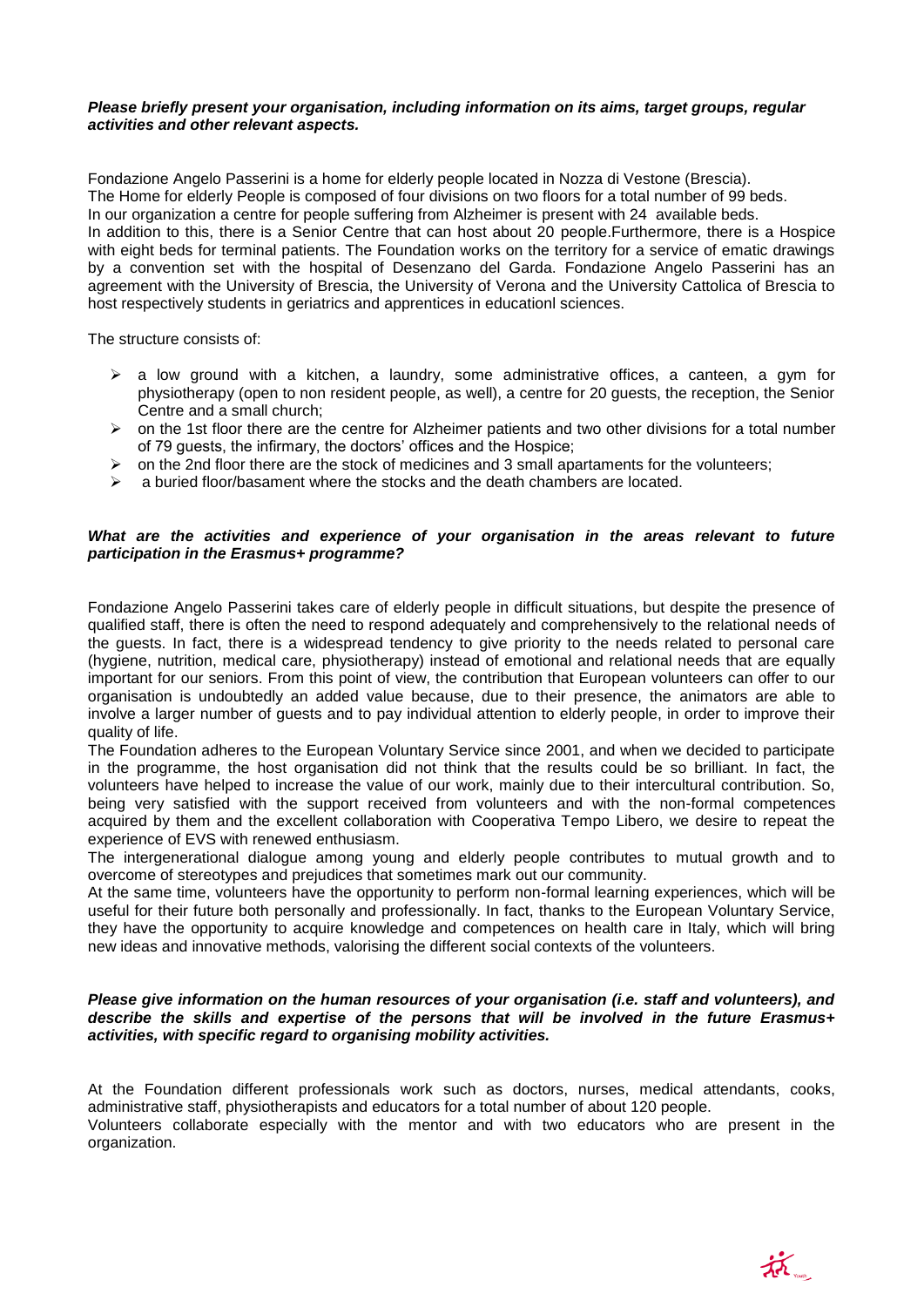# *Please outline the context (e.g. geographical, social and economic) and the local community where the activities will take place.*

The Foundation Angelo Passerini is in Nozza di Vestone, a village in the province of Brescia, in Lombardy. Nozza is 50 kilometres away from Brescia, 25 kilometres from Salò on Garda Lake, 6 kilometres from Idro and 60 kilometres from the winter resort of Madonna di Campiglio. It is in Vallesabbia, a land which is rich in history and culture.

Vestone, which is in the Alta Valsabbia, has a community of 3500 inhabitants: its economy is mainly industrial with two big engeneering industries and a myriad of artisan firms. In addition to this, there are a theatre, a cinema, two youth clubs, a gym and various voluntary associations (members of the Italian Alpine Groups, ambulance and firefighters, etc.).

The nearest airports are in Montichiari (Brescia), Verona and Orio al Serio (Milano/Bergamo), while the nearest train stations are in Brescia and Desenzano. The village is far away from important centres but it is not isolated insofar as it can be reached through two main roads that get directly from Brescia and Desenzano. Vestone is connected to the town of Brescia, Idro and Garda Lake through a service that supplies buses every hour from 6 a.m. to 9 p.m..

# RULES AND CONDITIONS

Volunteers are required to respect the following regulation which is given to them upon their arrival:

1) the flat has to be periodically cleaned and kept tidy;

2) the hall outside the apartaments must be cleaned, tidy and ventilated;

3) it is forbidden to introduce food of the canteen in the hall or in the rooms;

4) the timetable of the meals must be respected, as well as the reservation for dishes;

5) it is strictly forbidden to allow non resident people to enter the organization: the only exceptions are admitted upon agreement with the tutor;

6) electronic equipments (TV, DVD and video recorders) can be used but can not be moved to a place different from that assigned to them.

## *Please give examples of typical tasks for the volunteers and how they will be involved, describing also what you can offer to them in terms of learning opportunities.*

The main activities in our organization are:

- $\triangleright$  cooperating with the entertainment staff during outdoor and indoor activities;
- $\triangleright$  reading and commenting on short stories, games whose aim is stimulation and reasoning, one-to-one entertainment through dialogue, caresses and smiles; help in the orientation to reality, sensorial stimulation, activities for encouraging relations among elderly people, among guests and the whole organization; activities in groups with the support of multimedia instruments;
- $\triangleright$  supporting the staff during the moments of surveillance or during the main meals of the guests.

The activities are organized as follows:

Stimulation of memory and attention through

- $\triangleright$  repetition training, recognition or completion of lists of words, couples of words, numbers
- $\triangleright$  sequences of events to reorder according to a logical connection
- $\triangleright$  reading and comment on short stories taken from book and newspapers
- $\triangleright$  enigmatic;
- $\triangleright$  Puzzle;
- $\triangleright$  linguistic games (similarities, vocabulary);
- $\triangleright$  vision and comment on a movie;
- $\triangleright$  group of reminiscence in which elderly people live again their life stimulated and helped by the information collected in the personal dossier or by personal objects.

Therapy of orientation to reality through the information about year, month, day, time, place that are provided to elderly people through the calendar at the beginning and during the day usually before the reading of a newspaper;

Discussion group and the reworking of past experiences with a special attention to the enhancement of the emotive situation and their self confidence and stimulation od reduction of the depressive feelings;

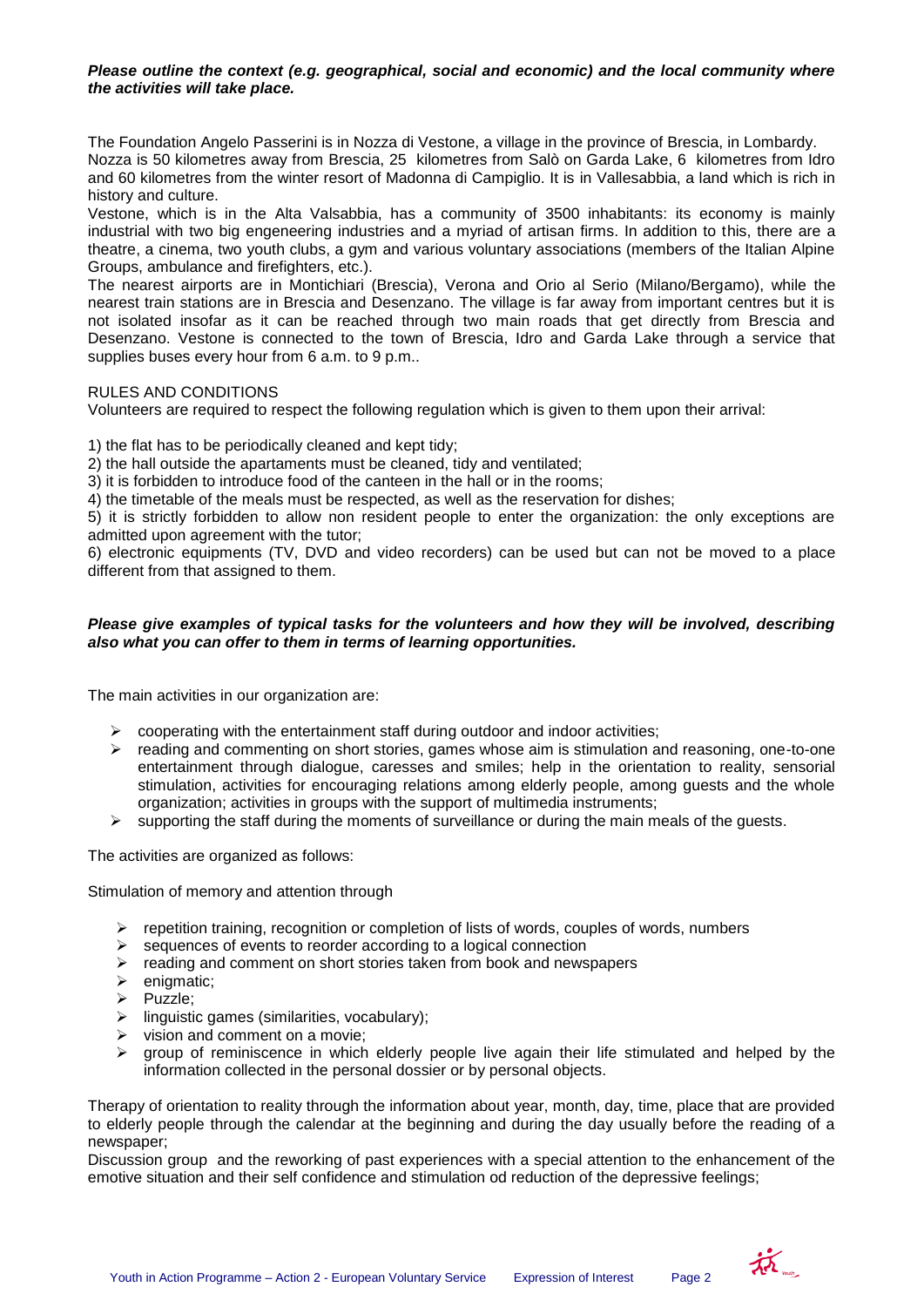Work therapy consists in creating objects related to an event or a project arranged with elderly people (for example: the restoration of objects with the decoupage technique, knitting or works with the salty/maize dough);

Socialization activities: parties, songs, dances, group exercises, bingo and quizzes.

Entertainment activities organised outside the structure or with external collaboration (supported by the staff of our organisation):

Excursions, sea stays, outings to the market or to the mall;

Visits to parents, friends or other structures,

Organisation of cultural and recreational events in which the elderly people are protagonists or audience;

Participation to events organised by the community or other institutions.

The volunteers will have the opportunity to create their own project with people suffering from Alzheimer (supporting them for example during the session of music-therapy or art-therapy) and with other elderly people (suggesting creative activities as manual works, music that could stimulate the cognitive functions and memory).

The volunteers will have to follow the instructions given by the person in charge of the project in order to carry out their duty and to take care of elderly people at their best. In addition to this, they will have to be in possession of a medical certificate

The entertainers' coordinator will decide with the volunteers the concretization of a project and, during the equipe meeting, it is offered to them the possibility to express their opinions on their own and on others' projects. Taking part in the monthly equipe meetings the volunteers will have the opportunity to deal with qualified staff to acquire specific skills and above all, to mature a professional experience.

The day in the Home for Elderly People is organized in two shifts, as follows:

Morning shift:

8.30 assistance for the breakfast helping elderly people;

9-11:00 entertainment activities (in the morning the local newspaper is usually read and commented with elderly people, going to the mass in the church inside the home, outings to the market are organised when the weather is sunny);

11-12 assistance for the lunch supporting elderly people;

12-14.30 lunch break in the canteen of the structure;

#### Afternoon shift:

14.30-17.30 entertainment (in the afternoon to elderly people are usually proposed activities as bingo, knitting, puzzle, crosswords, discussion groups, creation of objects during the work therapy, singing, music therapy, theme parties and birthday parties, outings to the shopping centre are organized, etc); 17.30-18.30 assistance for the dinner supporting elderly people.

### *What will be the background of participants you would like to host? How will you ensure an open and transparent recruitment process and accessibility for all young people?*

We are looking for volunteers with the following attitudes:

- Interest in working and motivation to have a relationship with elderly people;
- $\triangleright$  Availability to put himself/herself in the game in the relationship with the quests;
- $\triangleright$  Interest in social integration and equal rights.

We would prefer a balance in terms of gender. In any case there will not be discriminations based on gender, provenience, age, social background, foreign language knowledge and formal competences. Each candidate will be evaluated according to the documentation provided by them or by their sending organisations (CV and motivation letter, application form) and to eventual Skype interviews. All young people interested to take part in our projects will be informed about the final decision either directly, or through their sending organisations.